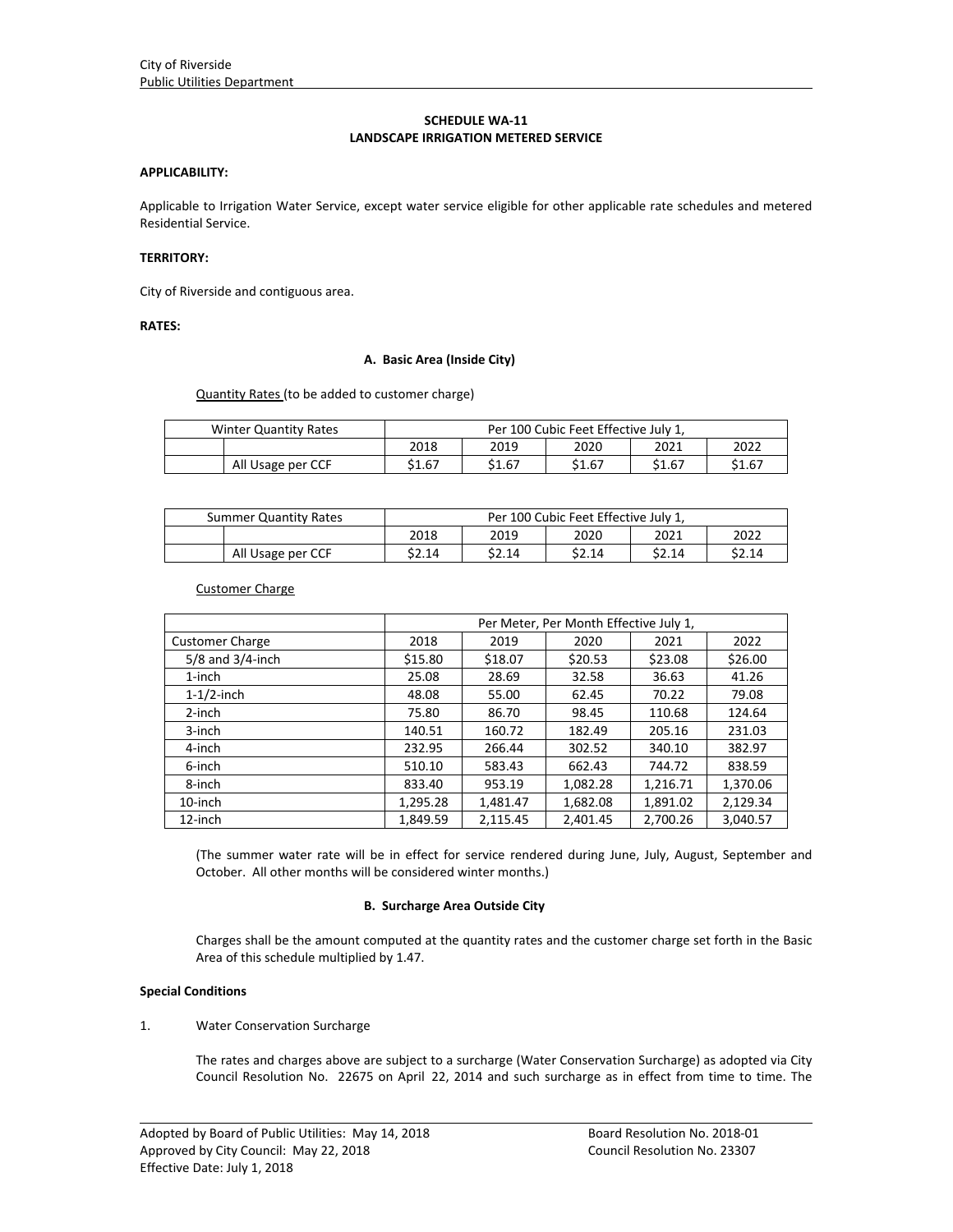## Scheduled WA‐11 Landscape Irrigation Metered Service ‐2‐

Water Conservation Surcharge will be applied to the Customer's total water usage charge including without limitation the quantity rates, customer and minimum charge for the applicable billing period.

- 2. Applicable Rate Schedule
	- a. Applicable Rate Schedule

For Customers applying for service at an existing service address, the Utility will assign a water rate schedule based on the characteristics of the service address. The Utility will presume that any water rate previously assigned to that service address is the appropriate schedule, unless the Customer requests a review for another applicable rate schedule, rate, or optional provision. In certain situations when a Customer does not qualify for a water rate previously assigned to that service address, the Utility will assign the applicable rate to the Customer. The Utility assumes no responsibility for advising the Customer of lower optional rates under existing schedules available as a result of the Customer's changes to the characteristics of the service address.

b. Change of Rate Schedule

A change to the applicable rate schedule may be made if the Utility determines that the Customer no longer qualifies for the assigned rate schedule. The change will become effective for service rendered after the next regular meter reading following verification and approval by the Utility of such eligibility. Any change in rate schedules pursuant to this section shall be made prospectively only.

# 3. Water General Fund Transfer

The Water General Fund Transfer is a component of every customer's water bill, and is a transfer of up to 11.5% of revenues from the Water Fund to the City's General Fund. On June 4, 2013, the voters of the City of Riverside approved the Water General Fund Transfer as a general tax, pursuant to Article 13.C of the California Constitution.

#### **ENERGY COST ADJUSTMENT FOR PUMPING WATER:**

The Quantity Rates shall be subject to an energy cost adjustment relating to increases and decreases in the cost of electric power for pumping water. This energy cost adjustment shall apply to each one hundred cubic feet (CCF) of sales to which Quantity Rates apply.

Determination of the adjustment factor shall be made at the beginning of each quarter, with the initial adjustment beginning February 1, 1983.

The energy cost adjustment shall be calculated by dividing the CCF of metered water sold in each quarter into the total dollar amount of fuel cost adjustments plus any base rate increases imposed by power suppliers for pumping water during that quarter:

- A. Fuel cost adjustment charges by Southern California Edison Company.
- B. Fuel cost surcharge charges by City of Riverside.
- C. Base rate increase charges by Southern California Edison Company.\*
- D. Base rate increase charges by City of Riverside.\*

$$
\frac{\text{S}}{\text{CCF (Metered Sales)}} = \text{S.0000 per CCF}
$$

The resultant shall be the energy cost adjustment factor for pumping water and shall be expressed in terms of cents per CCF carried out to the nearest \$0.0001. This factor shall be divided by 0.885 to allow for the 11.5% of gross revenue payable to the City General Fund. The resultant shall then become the energy cost adjustment to be

<u> 1989 - Johann Stoff, amerikansk politiker (d. 1989)</u>